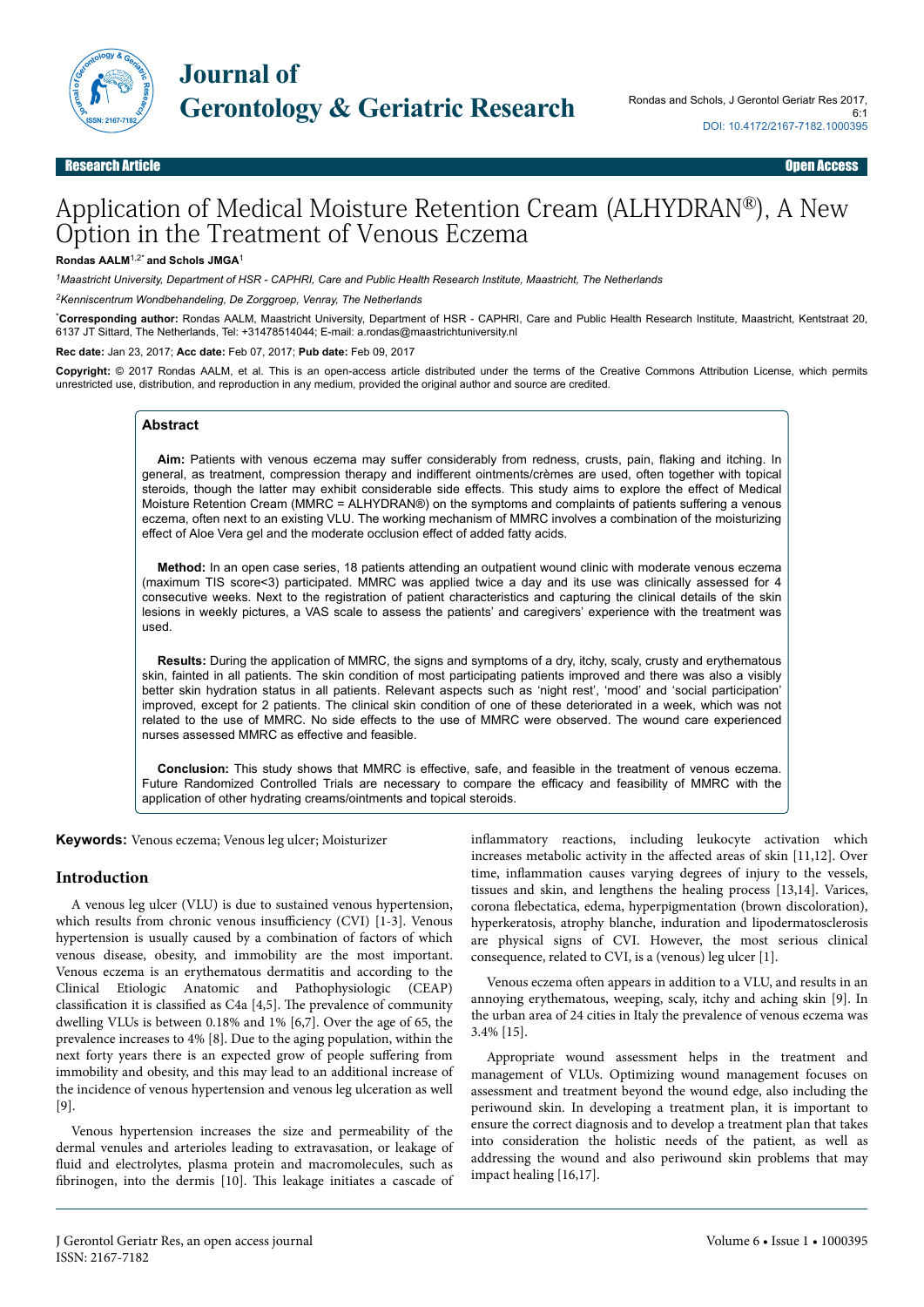A healthy stratum corneum forms an effective permeability barrier that restricts water loss from the body and blocks the penetration of harmful irritants and allergens [18,19]. Both patients with dry skin conditions and patients with a healthy skin commonly use moisturisers. However, a lack of knowledge persists regarding the effects of moisturisers on skin barrier function [18,20]. Studies conducted on individuals with both healthy and diseased skin have shown that some moisturisers tend to weaken the skin barrier function, whereas others may strengthen it, and these discrepant results might be caused by the varied compositions of moisturisers [18,20].

Topical steroids are often used to treat the existing periwound eczema, even though there still is little evidence for their effect [21]. In addition, they may exhibit systemic side effects e.g. on bone density, glaucoma and growth as a result of local treatment. Нerefore one is searching for less harmful creams of which Medical Moisture Retention Cream (MMRC) is an example. MMRC is an oil in water emulsion with freshly processed pure Aruba Aloe Vera gel, oils and other fatty ingredients. Нe working mechanism of MMRC involves a combination of the moisturizing effect of the Aloe Vera gel with a moderate occlusion effect of the special fatty ingredients of the hydrating cream [22]. Нe balanced degree of occlusion and hydration bring the Trans Epidermal Water Loss back (TEWL) to values slightly above the level of normal skin [22,23].

In this case series, Medical Moisture Retention Cream was explored in patients having symptoms and complaints of an existing venous eczema, often next to an existing VLU.

# **Methods**

# **Design**

Descriptive study design, a case series.

## **Population**

Patients were included when they attended an outpatient wound clinic and suffered from a moderate venous eczema according to their Three Item Severity score (TIS), with the maximum TIS score<3 [21]. They were at least 18 years of age and signed an informed consent. They were excluded when they were known to have an allergy to one of the components of MMRC or when they already had used the cream in the four weeks before their start in this study (Table 1).

## **Procedure**

At the start of evaluation the duration of the skin problems as well as their precise location (upper leg, knee, goiter, lower leg or ankle) were registered using a prepared and Medically Ethically approved evaluation template. Except for patients' age and sex and duration of their skin disorder, the local treatment before using MMRC and also the relevant main underlying diagnosis and co-morbidities were registered. Related symptoms of the skin problem, e.g. the experience of a dry and/or itchy and/or flaky skin, were noted. Additionally to the clinical assessment, the Ankle Brachial Pressure Index (ABPI) or their Toe Ankle Index (TAI) was measured. Нe ABPI or TAI indicates whether the actual skin disorder has an underlying peripheral arterial disease (ABPI <  $0.6$ ; TAI <  $0.5$ ). At the start of evaluation and thereafter every week at the time of evaluation, a photograph of the affected skin was taken. At each evaluation patients were asked to score three

Page 2 of 6

questions regarding their well-being (night rest, mood, social participation) in an analogue scale from  $1-10$  ( $1 =$  totally disagree;  $10 =$ totally agree). Нe first question was whether their 'night rest' was negatively affected by the venous eczema. Question two and three asked if their 'mood' and/or 'social participation' were negatively affected by their skin problem.

MMRC was applied at least twice a day up to a few centimetres beyond the visually affected area and its use was clinically assessed for the maximum of 4 consecutive weeks after their inclusion visit.

At the end of the evaluation period, patients' satisfaction with the received MMRC treatment was noted as well as whether their initial complaints had fainted. At the clinic, the nurses were asked if the MMRC therapy had been effective and /or feasible and to score their assessment on an analogue scale from 0 to the maximum of 10 (not effective vs. effective and not feasible vs. feasible, respectively). The nurses were also asked to give their professional clinical impression whether the affected skin area of the patients showed to be 'improved', 'not changed', 'worsened' or 'healed'.

# **Ethical considerations**

From all patients informed consent was obtained. Permission from the medical ethics committee was received to undertake the case series, using a prepared and Medically Ethically approved evaluation template. Confidentiality was maintained throughout the evaluation period.

# **Results**

Finally 18 patients with a venous eczema were included in this case series. The male to female ratio was 12:6. The mean age was 69.8 years (SD 13.6). All skin problems were situated at the patients' lower legs (Table 1).

| <b>Inclusion Criteria</b>                                                                                               | <b>Exclusion criteria</b>                                   |  |  |  |  |  |  |  |  |
|-------------------------------------------------------------------------------------------------------------------------|-------------------------------------------------------------|--|--|--|--|--|--|--|--|
| Patient or legal guardian received<br>a comprehensive explanation of<br>the evaluation and provided<br>informed consent | Known allergy for one of the ingredients of<br><b>MMRC</b>  |  |  |  |  |  |  |  |  |
| Aged over 18 years                                                                                                      | Patient treated with MMRC within<br>the<br>previous 4 weeks |  |  |  |  |  |  |  |  |
| Patient has:                                                                                                            | No informed consent                                         |  |  |  |  |  |  |  |  |
| (extreme) dry and itching skin<br>associated with venous eczema<br>or                                                   |                                                             |  |  |  |  |  |  |  |  |
| dry and/or itchy and/or flaky skin<br>around venous or mixed leg<br>ulcers                                              |                                                             |  |  |  |  |  |  |  |  |
| Affected skin area treatment at least twice a day                                                                       |                                                             |  |  |  |  |  |  |  |  |
| The patient has signed an informed consent                                                                              |                                                             |  |  |  |  |  |  |  |  |

Table 1: Patients with a chronic wound, suffering from moderate venous eczema: inclusion and exclusion criteria.

## **Main diagnosis**

12 patients clinically suffered from a venous leg ulcer, 5 patients had a post-traumatic leg ulcer and 1 patient had a pressure ulcer. All 18 patients clinically suffered from chronic venous insufficiency and had a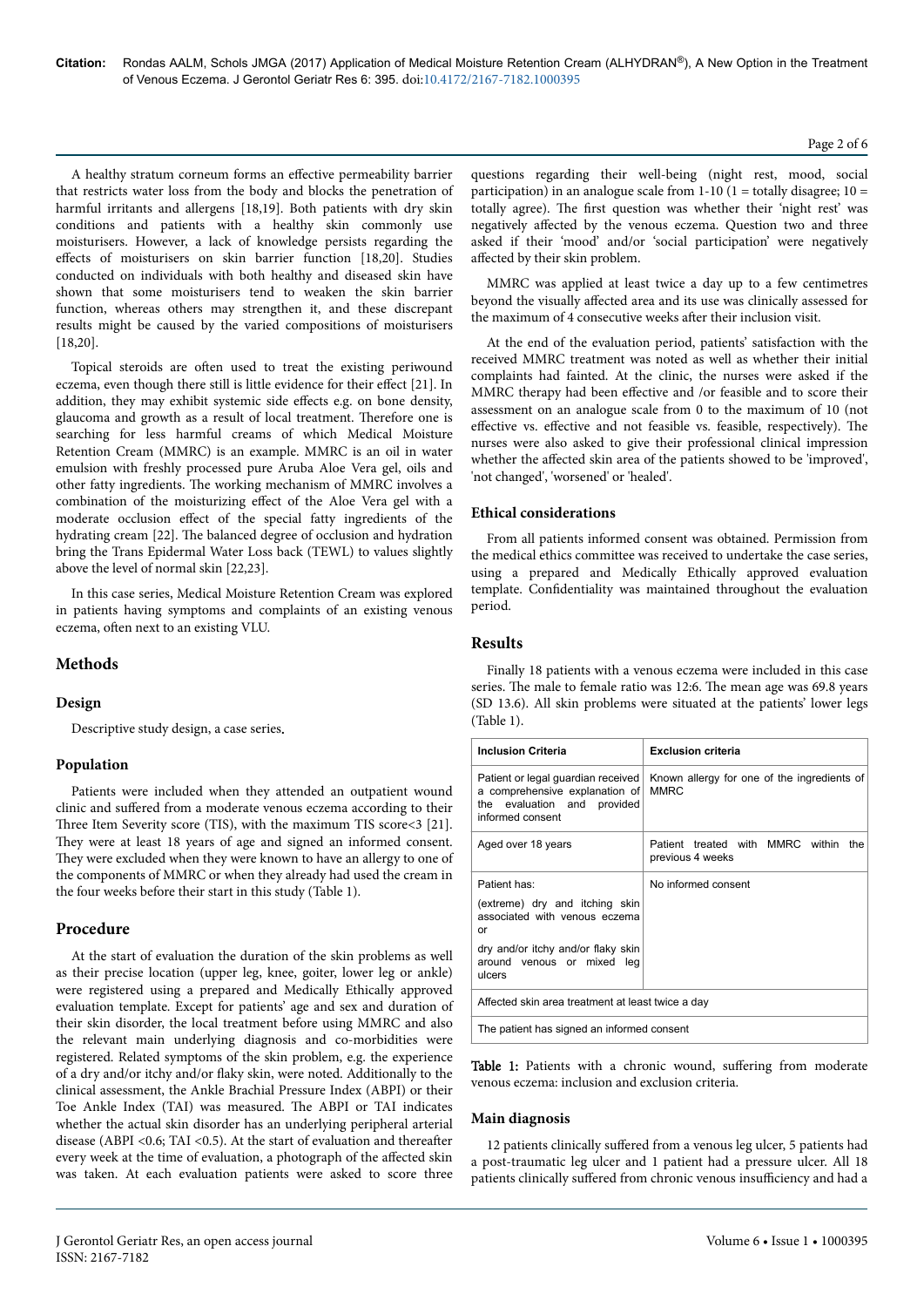# Page 3 of 6

venous eczema, whereas the existence of serious peripheral vascular diseases was excluded. In all cases the conducted ABPI and TAI were measured higher than 0.9 or 0.75, respectively.

# **Use of other creams or ointments before the start of the MMRC application**

One patient (patient number 7, Table 2) used fluticasone 0.05% cream, once a day, three weeks in advance of the MMRC. Another patient used hydrocortisone 1%, once a day, for two weeks until the start of MMRC (patient number 13, Table 2). Also indifferent creams such as milking grease (patient number 11, Table 2) and cetomacrogolis cream (patient number 16 and 18, Table 2) were used in advance.

## **Complaints related to the skin disorder**

At the start of application of MMRC all 18 included patients had some signs of a dry, itchy, scaly, sometimes crusty and erythematous skin, which fainted during the consecutive 4 weeks of application of MMRC (Table 2).

## **Photographs of the affected skin**

After 4 consecutive weeks of application of MMRC, the patient' s skin disorder was visually assessed by the clinical nurses as 'improved' in 17 cases. One patient clinically showed a much more scaly skin only, after one week of application of MMRC. Local treatment with triamcinolone acetonide 0.1% cream applied once a day, for two weeks long, let her signs and symptoms completely disappear (Figure 1).

# **Wellbeing of the patients at start of application of MMRC (by analogue scale 1-10)**

With regard to their 'night rest', 'social participation' or 'mood', 11 patients had no complaints at the start of the MMRC application.

In particular, 3 patients complained about their 'night rest' (and scored 2, 2 and 9 out of 10 on the analogue scale) and 3 patients experienced that their mood was negatively affected (scores of 2, 2 and 3, respectively). Another 2 patients experienced that their social participation was hampered because of the existing venous eczema (scores of 8 and 2, on the analogue scale) (Table 2).

# **Wellbeing of the patient after 4 weeks of application of MMRC (by analogue scale 1-10)**

After 4 consecutive weeks of application the 'night rest', 'mood' and 'social participation' of all patients improved, except for 2. After 4 weeks of application 1 patient complained of his negatively affected mood and also experienced a hampered social participation (scores of 3 and 2, respectively). However, he had a better 'night rest' better than before the start of application of MMRC (Table 2).

Just after one week of application of MMRC the scores of a second patient deteriorated considerably. After one week of application she scored high numbers on 'night rest', 'mood', and 'social participation' (scores of 8, 8 and 5, respectively). Нe wound care experienced nurse assessed that patient's clinical situation had worsened considerably one week after the start of the study (Table 2).

## **Professional assessment**

After 4 weeks of follow up of patients the wound care experienced nurses were asked to assess the efficacy and feasibility of the MMRC by means of an analogue scale. Нe nurses scored a mean of 6.6 (out of 10) on the efficacy of the MMRC, and a mean of 7.6 (out of 10) on its feasibility (Table 2).



Figure 1: Examples of pictures taken from 7 patients their affected skin at the start of the study and after 4 weeks of consecutive application of MMRC.

It was the nurses' clinical impression that the affected skin of 17 out of 18 patients had 'improved' (Table 2).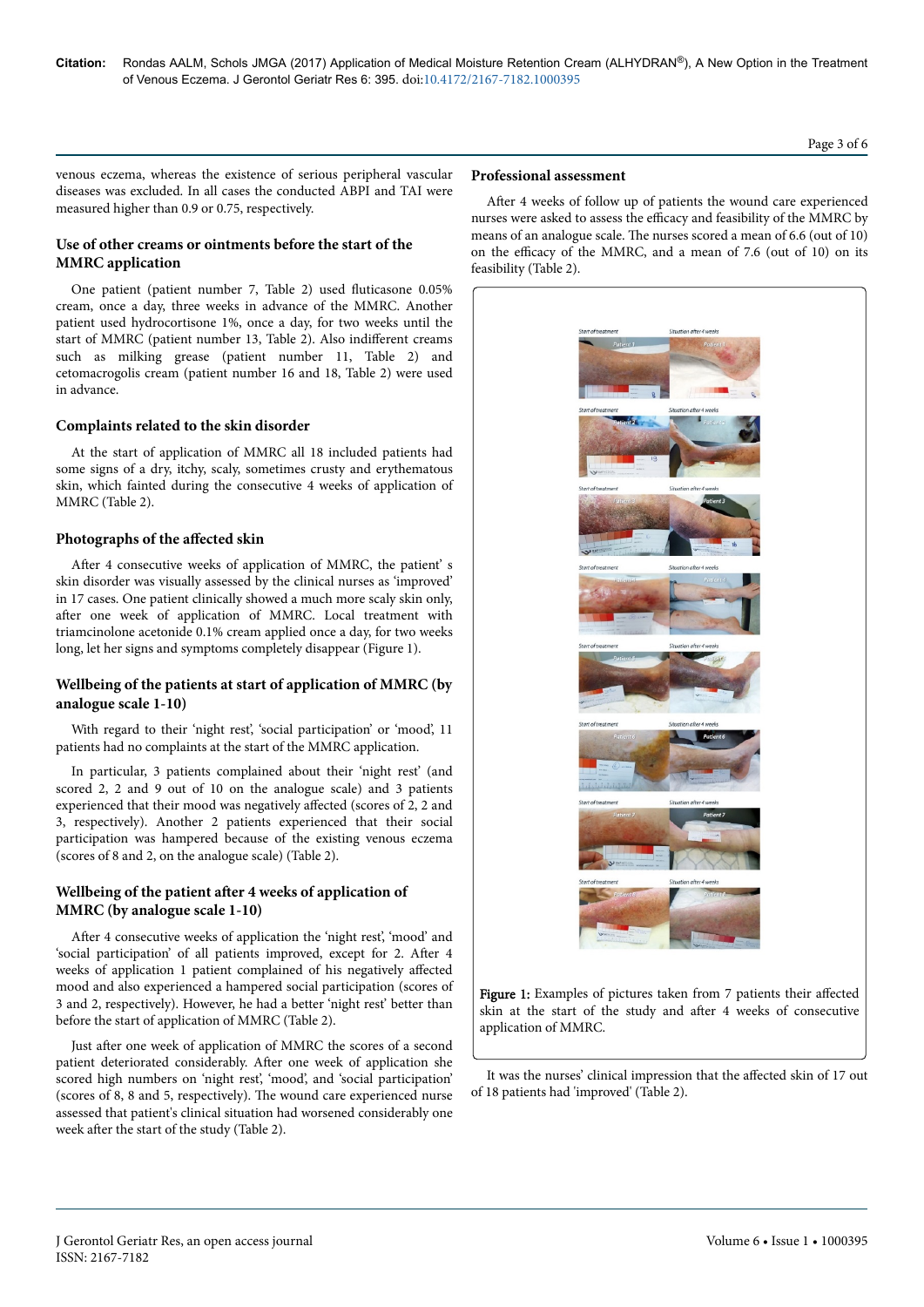**Citation:** Rondas AALM, Schols JMGA (2017) Application of Medical Moisture Retention Cream (ALHYDRAN®), A New Option in the Treatment of Venous Eczema. J Gerontol Geriatr Res 6: 395. doi:10.4172/2167-7182.1000395

# Page 4 of 6

| Age<br>(yrs) | Sex (M/F) | 'Night rest' at<br>start | 'Night rest'<br>after<br>4 weeks | 'Mood'<br>at start | 'Mood'<br>after<br>4 weeks | 'Socially<br>hampered' at<br>start | 'Socially<br>hampered'<br>after<br>4 weeks | Effective      | Feasible       | <b>Treatment effect</b>               |
|--------------|-----------|--------------------------|----------------------------------|--------------------|----------------------------|------------------------------------|--------------------------------------------|----------------|----------------|---------------------------------------|
| 58           | M         | $\overline{2}$           | $\mathbf{1}$                     | $\mathbf{1}$       | 3                          | $\mathbf{1}$                       | $\overline{2}$                             | 4              | 8              | Improved                              |
| 54           | M         | $\mathbf{1}$             | $\mathbf{1}$                     | $\mathbf{1}$       | $\mathbf{1}$               | $\mathbf{1}$                       | $\mathbf{1}$                               | 6              | $\overline{7}$ | Improved                              |
| 77           | M         | $\mathbf{1}$             | $\mathbf{1}$                     | $\overline{2}$     | $\mathbf{1}$               | $\mathbf{1}$                       | $\mathbf{1}$                               | 8              | 9              | Improved                              |
| 67           | F         | $\mathbf{1}$             | $\mathbf{1}$                     | $\mathbf{1}$       | $\mathbf{1}$               | $\mathbf{1}$                       | $\mathbf{1}$                               | 9              | 9              | Improved                              |
| 76           | M         | $\mathbf{1}$             | $\mathbf{1}$                     | $\mathbf{1}$       | $\mathbf{1}$               | $\mathbf{1}$                       | $\mathbf{1}$                               | 5              | $\overline{7}$ | Improved                              |
| 49           | M         | $\mathbf{1}$             | $\mathbf{1}$                     | $\mathbf{1}$       | $\mathbf{1}$               | $\mathbf{1}$                       | $\mathbf{1}$                               | 8              | 8              | Improved                              |
| 54           | M         | $\mathbf{1}$             | $\mathbf{1}$                     | $\mathbf{1}$       | $\mathbf{1}$               | $\mathbf{1}$                       | $\mathbf{1}$                               | 6              | $\overline{7}$ | Improved                              |
| 85           | M         | $\mathbf{1}$             | $\mathbf{1}$                     | $\mathbf{1}$       | $\mathbf{1}$               | $\mathbf{1}$                       | 1                                          | 8              | 8              | Improved                              |
| 74           | M         | $\mathbf{1}$             | $\mathbf{1}$                     | $\mathbf{1}$       | $\mathbf{1}$               | $\mathbf{1}$                       | $\mathbf{1}$                               | 6              | $\overline{7}$ | Improved                              |
| 83           | M         | $\mathbf{1}$             | $\mathbf{1}$                     | $\mathbf{1}$       | $\mathbf{1}$               | 8                                  | $\mathbf{1}$                               | $\overline{7}$ | $\overline{7}$ | Improved                              |
| 87           | F         | $\mathbf{1}$             | $\mathbf{1}$                     | $\mathbf{1}$       | $\mathbf{1}$               | 1                                  | 1                                          | 10             | 10             | Improved                              |
| 79           | M         | $\mathbf{1}$             | $\mathbf{1}$                     | $\mathbf{1}$       | $\mathbf{1}$               | $\mathbf{1}$                       | $\mathbf{1}$                               | $\overline{4}$ | $\overline{4}$ | Improved                              |
| 82           | F         | $\mathbf{1}$             | $\mathbf{1}$                     | $\mathbf{1}$       | $\mathbf{1}$               | $\mathbf{1}$                       | $\mathbf{1}$                               | 3              | 6              | Improved                              |
| 62           | M         | $\overline{2}$           | $\mathbf{1}$                     | $\overline{c}$     | $\mathbf{1}$               | $\overline{c}$                     | $\mathbf{1}$                               | 5              | $\overline{7}$ | Improved                              |
| 73           | F         | $\mathbf{1}$             | 8                                | $\mathbf{1}$       | 8                          | $\mathbf{1}$                       | 5                                          | $\mathbf{1}$   | $\mathbf{1}$   | worsened-stop trial<br>after one week |
| 83           | F         | $\mathbf{1}$             | $\mathbf{1}$                     | $\mathbf{1}$       | $\mathbf{1}$               | $\mathbf{1}$                       | $\mathbf{1}$                               | 8              | 8              | Improved                              |
| 71           | M         | $\mathbf{1}$             | $\mathbf{1}$                     | $\mathbf{1}$       | $\mathbf{1}$               | 1                                  | $\mathbf{1}$                               | $\overline{7}$ | 8              | Improved                              |
| 42           | F         | 9                        | 1                                | 3                  | $\mathbf{1}$               | $\mathbf{1}$                       | 1                                          | 8              | 9              | Improved-follow up<br>of 21 days      |

Table 2: Patient and skin disorder related data: results of 4 consecutive weeks of application of MMRC and its effectiveness and feasibility assessed by wound care experienced nurses.

## **Discussion**

In general, the participating patients were satisfied using MMRC twice a day, for the dry, itchy, scaly, sometimes crusty and erythematous skin they experienced, in association with the venous eczema they suffered. After 4 consecutive weeks of application the skin condition of most patients ameliorated and was visibly better hydrated than before (Figure 1). Нe initial complaints of patients fainted and the 'night rest', 'mood' and 'social participation' of most patients improved, except for 2. After 4 consecutive weeks use of MMRC, the wound care experienced nurses assessed the skin disorder of the patients as 'improved' in 17 (out of 18) cases, and the use of the MMRC effective (mean score of 6.6 out of 10) and feasible (mean score of 7.6 out of 10) as well.

Optimal skin care includes an alleviation of complaints, the prevention of relapses and the modification of the tactile and visual characteristics of the surface of the skin [24,25]. Nowadays, reparation of the skin barrier or prevention of barrier dysfunction is believed to be the cornerstone in the therapeutic management of eczema. Since the effects of moisturizers on skin barrier function have not yet been

well documented, selection of a suitable moisturizer for the treatment of venous eczema is rather a matter of trial-and-error [26].

In other studies the measurement of the TEWL has been used to demonstrate an immediate increase of water in the stratum corneum and prove of the formation of water restricting fatty barrier layer of the skin surface, increasing its hydration [27]. Нe specific composition of the moisturizer has also been held responsible for the time period a patient remains free of relapses [27,28].

Medical Moisture Retention Cream (MMRC) is an oil in water emulsion with Aloe Vera gel as main ingredient. It contains both freshly processed pure Aruba Aloe Vera gel, oils and fatty ingredients. Hoeksema et al. performed a study to investigate the occlusive and hydrating properties of MMRC. Their scar-like model introduced in healthy volunteers was ideally suited to mimic the two main properties of abnormal scarring i.e. an increased TEWL and a decreased hydration state of the stratum corneum. Hoeksema et al. concluded that MMRC is able to repair the skin barrier and to create a balanced degree of occlusion and hydration, bringing back the TEWL to values slightly above the level of normal skin [22].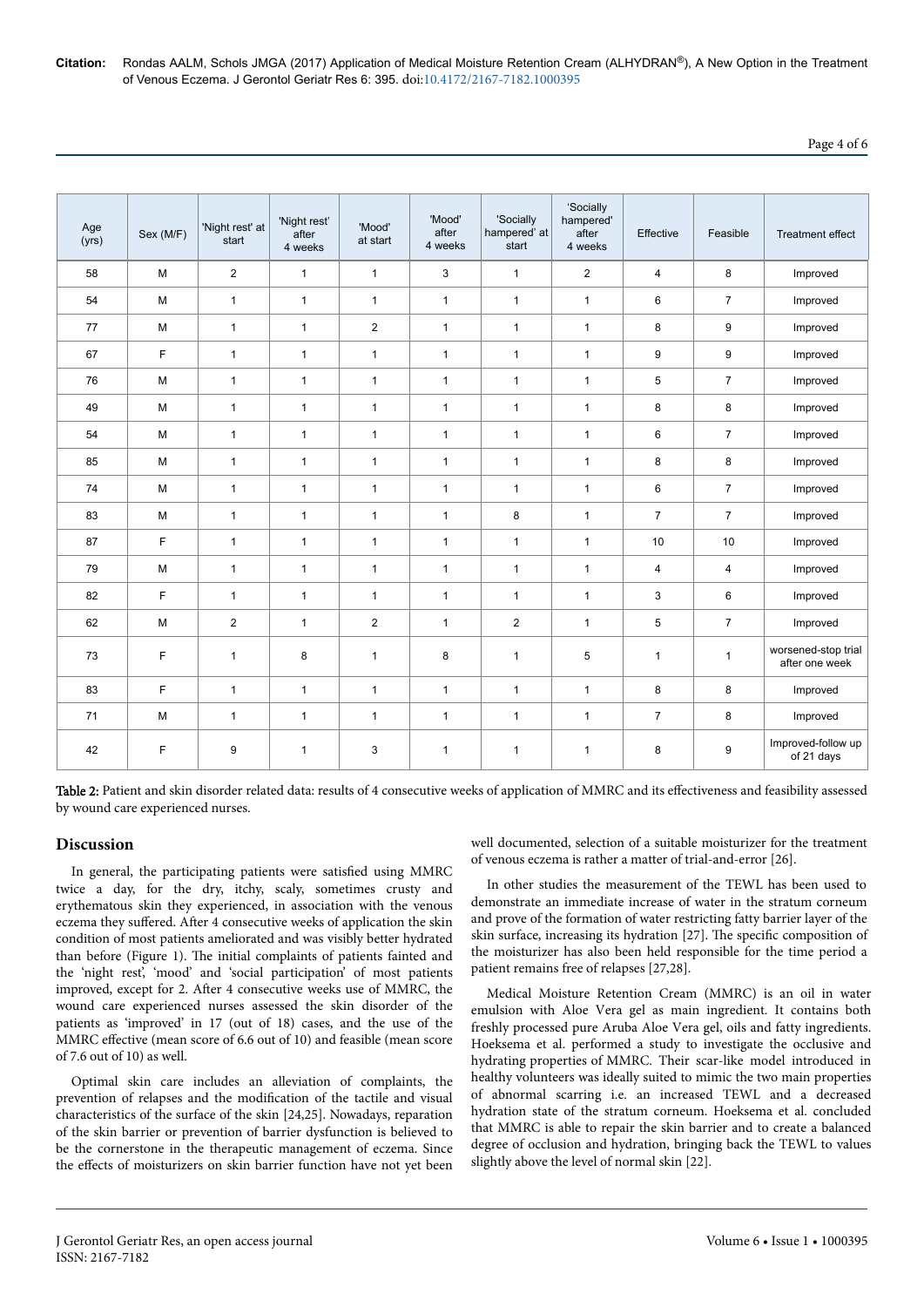Vuylsteke revealed that the higher the average C-class (C3-C6), according to the CEAP) classification, the more symptoms patients show [29,30]. Although sleep disturbance (80%), pain (74%), and lower limb swelling (67%) have been frequently expressed in the presence of a venous eczema [31], in this case studies 16 patients (out of 18) did not express pain, and experienced no 'night rest' problems, 'mood' disturbances or any hampering of their 'social participation'. The absence of these signs and symptoms in these case studies may be the result of the inclusion criteria, including patients who had a maximum TIS score of 3.

In the management of venous eczema, topical steroids are normally used to decrease the intensity of skin effects and also to reduce the number of exacerbations [21]. Нis has also been supported by 1 patient in this case series. Indeed, the local treatment with triamcinolone acetonide 0.1% cream applied once a day, for two weeks long, did disappear the signs and symptoms of the patient who showed a much more scaly skin just after one week of application of MMRC.

But basically, the use of topical steroids should be avoided because of the possibility of sensitizing the skin (32) and the possibility of causing systemic side effects e.g. on bone density, glaucoma and growth [33,34]. The most effective therapy for venous eczema has not been clearly defined yet. The possibility of introducing side effects as result of the application of topical steroids has led to a request for reasonable and safer alternatives, to treat patients effectively and safely as well. Нe application of MMRC fits in this philosophy.

Case series focus on the clinical course of events in terms of patient's response to therapy, represent real-life care and provide a rationale for future high-quality well designed, large scale randomized, and placebo-controlled trials to document therapeutic effects on disease severity, biophysical parameters, quality of life, and patient acceptability. Case series are non-comparative because they lack a control arm. Нerefore, treatment outcomes in the selected cases series cannot be compared with those that did not receive treatment. Randomized Controlled Trials are necessary not only to compare the efficacy and feasibility of MMRC with other kind of moisturizers, but also to examine whether MMRC is able to delay the time to relapse.

# **Conclusion**

In a case series of 18 patients suffering from a moderate venous eczema, the use of MMRC appeared to be effective and feasible. Complaints of a dry, itchy, scaly, sometimes crusty and erythematous skin fainted after a few weeks of use, twice a day. Except for 2 patients, the 'night rest', 'mood' and 'social participation' of the other 16 patients improved in 4 weeks' time. Because of this positive result, it can be advised that it is relevant to conduct future Randomized Controlled Trials to compare the efficacy and feasibility of MMRC with the application of other hydrating creams/ointments and to examine whether relapses of eczema and also the prescription of steroids can be delayed.

# **References**

- 1. [Grey JE, Enoch S, Harding KG \(2006\) ABC of wound healing. Venous](http://www.bmj.com/content/332/7537/347) [and arterial leg ulcers. BMJ 332: 347-350.](http://www.bmj.com/content/332/7537/347)
- 2. [Van Hof N, Balak FSR, Apeldoorn L, De Nooijer HJ, Vleesch Dubois V, et](https://www.nhg.org/standaarden/volledig/nhg-standaard-ulcus-cruris-venosum) [al. \(2010\) NHG-standaard ulcus cruris venosum. Huisarts Wet 53:](https://www.nhg.org/standaarden/volledig/nhg-standaard-ulcus-cruris-venosum) [321-33.](https://www.nhg.org/standaarden/volledig/nhg-standaard-ulcus-cruris-venosum)
- 3. Eberhardt RT, Raffetto [JD \(2014\) Chronic Venous](http://circ.ahajournals.org/content/130/4/333) Insufficiency. [Circulation 130: 333-346.](http://circ.ahajournals.org/content/130/4/333)
- 4. [Eklöf B, Rutherford RB, Bergan JJ, Carpentier PH, Gloviczki P, et al.](https://linkinghub.elsevier.com/retrieve/pii/S0741521404012777) (2004) Revision of the CEAP classification [for chronic venous disorders:](https://linkinghub.elsevier.com/retrieve/pii/S0741521404012777) [consensus statement. J Vasc Surg 40: 1248-1252.](https://linkinghub.elsevier.com/retrieve/pii/S0741521404012777)
- 5. [Gkogkolou P, Meyer V, Goerge T \(2015\) Chronische venöse](https://www.springermedizin.de/chronische-venoese-insuffizienz/8027896) Insuffizienz [Aktuelles zur Pathophysiologie, Diagnostik und](https://www.springermedizin.de/chronische-venoese-insuffizienz/8027896) Нerapie, Diagnostik und Нerapie [Hautarzt 66: 375–387.](https://www.springermedizin.de/chronische-venoese-insuffizienz/8027896)
- 6. [Cornwall JV, Dore CJ, Lewis JD \(1986\) Leg ulcers: Epidemiology and](http://onlinelibrary.wiley.com/resolve/openurl?genre=article&sid=nlm:pubmed&issn=0007-1323&date=1986&volume=73&issue=9&spage=693) [aetiology. Br J Surg 73: 693-696.](http://onlinelibrary.wiley.com/resolve/openurl?genre=article&sid=nlm:pubmed&issn=0007-1323&date=1986&volume=73&issue=9&spage=693)
- 7. [Fowkers FGR, Evans CJ, Lee AJ \(2001\) Prevalence and risk factors of](http://journals.sagepub.com/doi/abs/10.1177/0003319701052001S02) chronic venous insufficiency. Angiology 52: S5-S6.
- 8. Callam MJ, Ruckley CV, Harper DR, Dale JJ (1985) Chronic ulceration of the leg: extent of the problem and provision of care. Br Med J (Clin Res Ed) 290:1855-1856.
- 9. [Simon DA, Dix FP, McCollum CN \(2004\) Management of venous leg](http://www.bmj.com/content/328/7452/1358) [ulcers. BMJ 328:1358–1362.](http://www.bmj.com/content/328/7452/1358)
- 10. Smith PC (2006) The [causes of skin damage and leg ulceration in chronic](http://journals.sagepub.com/doi/abs/10.1177/1534734606292429?url_ver=Z39.88-2003&rfr_id=ori:rid:crossref.org&rfr_dat=cr_pub%3dpubmed) [venous disease. Int J Low Extrem Wounds 5: 160–168.](http://journals.sagepub.com/doi/abs/10.1177/1534734606292429?url_ver=Z39.88-2003&rfr_id=ori:rid:crossref.org&rfr_dat=cr_pub%3dpubmed)
- 11. [Schmid-Schönbein GW, Takasa S, Bergan JJ \(2001\) New advances in the](http://journals.sagepub.com/doi/abs/10.1177/0003319701052001S04) [understanding of the pathophysiology of chronic venous](http://journals.sagepub.com/doi/abs/10.1177/0003319701052001S04) Insufficiency. [Angiology 52: S27-S28.](http://journals.sagepub.com/doi/abs/10.1177/0003319701052001S04)
- Mannello F, Raffetto [JD \(2011\) Matrix metalloproteinase activity and](http://www.pubpdf.com/pub/21416057/index.html) [glycosaminoglycans in chronic venous disease: the linkage among cell](http://www.pubpdf.com/pub/21416057/index.html) [biology, pathology and translational research. Am J Transl Res 3: 149–](http://www.pubpdf.com/pub/21416057/index.html) [158.](http://www.pubpdf.com/pub/21416057/index.html)
- 13. Raffetto [JD \(2009\) Dermal pathology, cellular biology, and](https://linkinghub.elsevier.com/retrieve/pii/S0049-3848(09)70147-1) inflammation [in chronic venous disease.](https://linkinghub.elsevier.com/retrieve/pii/S0049-3848(09)70147-1) Нromb Res 123: S66–71.
- 14. [Bharara M, Schoess J, Nouvong A, Armstrong DG \(2010\) Wound](http://journals.sagepub.com/doi/abs/10.1177/193229681000400402) inflammatory [index: a "proof of concept" study to assess wound healing](http://journals.sagepub.com/doi/abs/10.1177/193229681000400402) [trajectory. J Diabetes Sci Technol 4: 773–779.](http://journals.sagepub.com/doi/abs/10.1177/193229681000400402)
- 15. [Chiesa R, Marone EM, Limoni C, Volonté M, Schaefer E, et al. \(2007\)](http://journals.sagepub.com/doi/abs/10.1177/0003319706292012?url_ver=Z39.88-2003&rfr_id=ori:rid:crossref.org&rfr_dat=cr_pub%3dpubmed) Effect of chronic venous Insufficiency [on activities of daily living and](http://journals.sagepub.com/doi/abs/10.1177/0003319706292012?url_ver=Z39.88-2003&rfr_id=ori:rid:crossref.org&rfr_dat=cr_pub%3dpubmed) [quality of life: correlation of demographic factors with duplex](http://journals.sagepub.com/doi/abs/10.1177/0003319706292012?url_ver=Z39.88-2003&rfr_id=ori:rid:crossref.org&rfr_dat=cr_pub%3dpubmed) ultrasonography findings. [Angiology 58: 440–449.](http://journals.sagepub.com/doi/abs/10.1177/0003319706292012?url_ver=Z39.88-2003&rfr_id=ori:rid:crossref.org&rfr_dat=cr_pub%3dpubmed)
- 16. [Lawton S \(2009\) Assessing and managing vulnerable periwound skin.](http://www.worldwidewounds.com/2009/October/Lawton-Langoen/vulnerable-skin-2.html) [World Wide Wounds.](http://www.worldwidewounds.com/2009/October/Lawton-Langoen/vulnerable-skin-2.html)
- 17. http://www.woundsinternational.com/media/other-resources/\_/1189/ files/twa-made-easy web.pdf
- 18. [Lee DH, Seo ES, Hong JT, Lee GT, You YT, et al. \(2013\) BMC](https://bmccomplementalternmed.biomedcentral.com/) [complementary and alternative medicine:](https://bmccomplementalternmed.biomedcentral.com/) The Official Journal of the [International Society for Complementary Medicine Research \(ISCMR\)](https://bmccomplementalternmed.biomedcentral.com/) [13: 330.](https://bmccomplementalternmed.biomedcentral.com/)
- 19. Moncrieff [G, Cork M, Lawton S, Kokiet S, Daly C, et al. \(2013\) Use of](http://dx.doi.org/10.1111/ced.12104) [emollients in dry-skin conditions: consensus statement. Clin Exper](http://dx.doi.org/10.1111/ced.12104) [Dermatol 38: 231-238.](http://dx.doi.org/10.1111/ced.12104)
- 20. [Buraczewska I, Berne B, Lindberg M, Torma H, Loden M \(2007\) Changes](http://dx.doi.org/10.1111/j.1365-2133.2006.07685.x) [in skin barrier function following long-term treatment with moisturizers,](http://dx.doi.org/10.1111/j.1365-2133.2006.07685.x) [a randomized controlled trial. Brit J Dermatol 156: 492-498.](http://dx.doi.org/10.1111/j.1365-2133.2006.07685.x)
- 21. [Dirven-Meijer PC, De Kock CA, Nonneman MMG, Van Sleeuwen D, De](https://www.huidhuis.nl/sites/default/files/pictures/m37_NHG%20Standaard%20Eczeem.pdf) [Witt-De Jong AWF, et al. \(2014\) NHG-Standaard Eczeem. Huisarts Wet](https://www.huidhuis.nl/sites/default/files/pictures/m37_NHG%20Standaard%20Eczeem.pdf) [57: 240-252.](https://www.huidhuis.nl/sites/default/files/pictures/m37_NHG%20Standaard%20Eczeem.pdf)
- 22. [Hoeksema H, De Vos M, Verbelen J, Pirayesh A, Monstrey S \(2013\) Scar](https://linkinghub.elsevier.com/retrieve/pii/S0305-4179(13)00105-8) [management by means of occlusion and hydration: A comparative study](https://linkinghub.elsevier.com/retrieve/pii/S0305-4179(13)00105-8) [of silicones versus a hydration gel-cream. Burns 39: 1437-1448.](https://linkinghub.elsevier.com/retrieve/pii/S0305-4179(13)00105-8)
- 23. Njoo MD (2014) After [care strategies. In: Management of non-melanoma](https://issuu.com/elha4/docs/monsc_preview) [skin cancer, Care and](https://issuu.com/elha4/docs/monsc_preview) after care. ISSUU.
- 24. [Hon KL, Leung AK, Barankin B \(2013\) Barrier therapy in atopic](https://dx.doi.org/10.1007/s40257-013-0033-9) [dermatitis: An overview. Am J Clin Dermatol14: 389-399.](https://dx.doi.org/10.1007/s40257-013-0033-9)
- 25. [Loden M \(2014\) Interactions between the stratum corneum and topically](http://dx.doi.org/10.1111/bjd.13240) [applied products: regulatory, instrumental and formulation issues with](http://dx.doi.org/10.1111/bjd.13240) [focus on moisturizers. Br J Dermatol 171: 38-44.](http://dx.doi.org/10.1111/bjd.13240)
- 26. [Akerstrom U, Reitamo S, Langeland T, Berg M, Rustad L, et al. \(2015\)](https://www.medicaljournals.se/acta/content/abstract/10.2340/00015555-2051) [Comparison of moisturizing creams for the prevention of atopic](https://www.medicaljournals.se/acta/content/abstract/10.2340/00015555-2051) [dermatitis relapse: A randomized double-blind controlled multicentre](https://www.medicaljournals.se/acta/content/abstract/10.2340/00015555-2051) [clinical trial. Acta Derm Venereol 95: 587-592.](https://www.medicaljournals.se/acta/content/abstract/10.2340/00015555-2051)